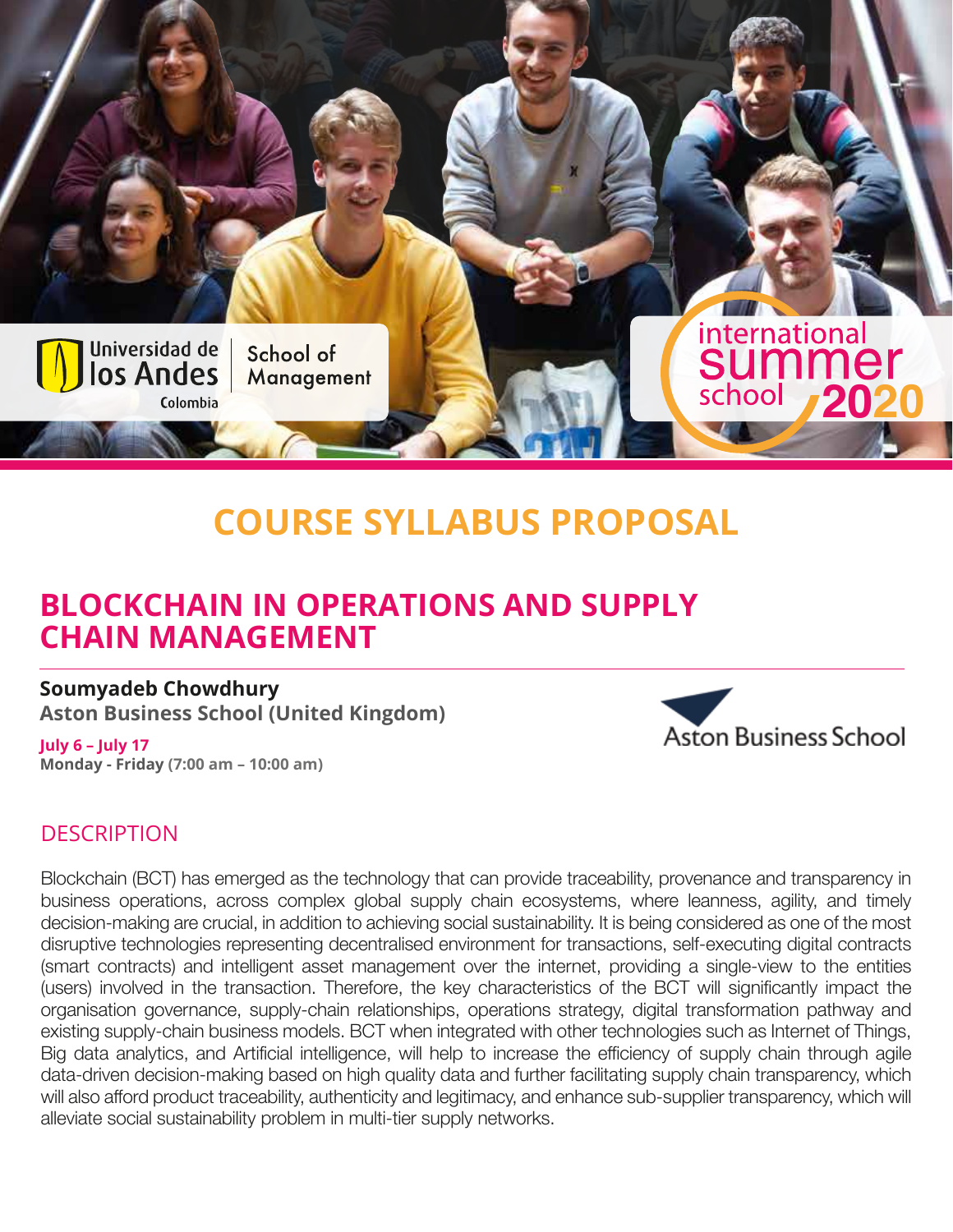

The aim of the module is to provide the learners with deeper understanding of the Blockchain technology, its wider impact and role in contemporary business organisations, in particular complex global supply chain eco-system and achieving Sustainability Development Goals. Learners will be immersed into the business and management literature concerning Blockchain, its application and adoption, which will involve critical assessment of the existing solutions [theoretical, conceptual and practical], implications and barriers to adoption (from the perspective of consumers, business, policy and decision-makers).

# **OBJECTIVES**

On successful completion of this module, students will be able to

**LO1:** Understand the Blockchain technology and its myriad applications in various business contexts, including operations and supply chain management

**LO2**: Critically assess the role and implications of Blockchain technology from the perspective of different stakeholders such as business practitioners, policy makers and consumers. **LO3:** Outline and identify the impact of using Blockchain technology on achieving business productivity and Sustainable Development Goals (SDGs)

**LO4:** Justify and communicate the implications and considerations to adopt Blockchain technology supported by suitable evidence-based arguments.

### METHODOLOGY

Lectures will be used to discuss, critique and debate key concepts. Lectures will be supplemented with live demonstrations, short videos and activities to enhance engagement of students and encourage group discussion. Students will have the opportunity to use a digital story-telling platform to engage with decision-making in the context of applications and impact of Blockchain technology.

Virtual workshops will include exercises intended to teach problem solving and skills to effectively construct and present an argument. They also allow students to work on the assessment with guidance and help from the tutor. These are intended to be interactive sessions giving you a chance to try out these techniques with the help of the tutor.

Case-study readings drawn from research literature are meant to help you understand applications and critical analysis of both existing and futuristic applications. You are expected to read these and use them (suitably) in your assessed coursework. These will be discussed during the taught sessions, in particular the workshops.

There will be an virtual assignment clinic, which will focus on providing you with all the information and advice for the assessed elements, including discussion pertaining to final submission deliverables, marking criteria and rubrics. The sessions will be interactive and will answer any queries raised by the students.

Digital backchannel system VEVOX will be used during the taught sessions to increase engagement with the learners during these sessions. Microsoft Teams will be used as a collaboration tool outside the taught sessions.